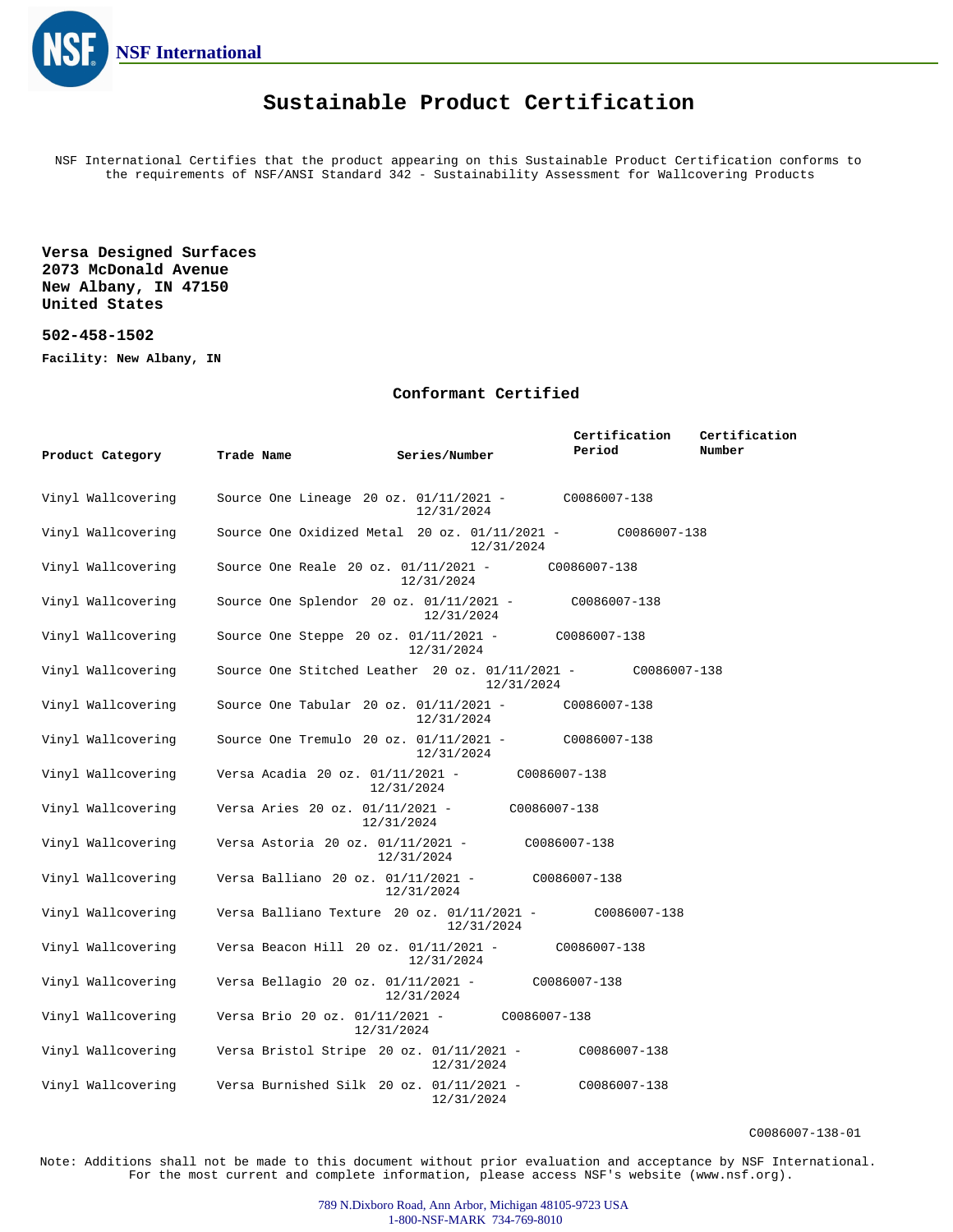

# **Sustainable Product Certification**

| Vinyl Wallcovering | Versa Caba 20 oz. 01/11/2021 -<br>12/31/2024              | C0086007-138 |
|--------------------|-----------------------------------------------------------|--------------|
| Vinyl Wallcovering | Versa Capri 20 oz. 01/11/2021 -<br>12/31/2024             | C0086007-138 |
| Vinyl Wallcovering | Versa Chesapeake $20$ oz. $01/11/2021$ -<br>12/31/2024    | C0086007-138 |
| Vinyl Wallcovering | Versa City Blocks 20 oz. 01/11/2021 -<br>12/31/2024       | C0086007-138 |
| Vinyl Wallcovering | Versa Connexion 20 oz. $01/11/2021$ -<br>12/31/2024       | C0086007-138 |
| Vinyl Wallcovering | Versa Corda 20 oz. 01/11/2021 -<br>12/31/2024             | C0086007-138 |
| Vinyl Wallcovering | Versa Embarcadero 20 oz. $01/11/2021$ -<br>12/31/2024     | C0086007-138 |
| Vinyl Wallcovering | Versa Fabrications 20 oz. 01/11/2021 -<br>12/31/2024      | C0086007-138 |
| Vinyl Wallcovering | Versa Gossamer 20 oz. 01/11/2021 -<br>12/31/2024          | C0086007-138 |
| Vinyl Wallcovering | Versa Hanami Silk 20 oz. 01/11/2021 -<br>12/31/2024       | C0086007-138 |
| Vinyl Wallcovering | Versa Interlude 20 oz. 01/11/2021 -<br>12/31/2024         | C0086007-138 |
| Vinyl Wallcovering | Versa Ithaca 20 oz. 01/11/2021 -<br>12/31/2024            | C0086007-138 |
| Vinyl Wallcovering | Versa Kaisa 20 oz. 01/11/2021 -<br>12/31/2024             | C0086007-138 |
| Vinyl Wallcovering | Versa Kaleidoscope 20 oz. 01/11/2021 -<br>12/31/2024      | C0086007-138 |
|                    |                                                           |              |
| Vinyl Wallcovering | Versa Kouri 20 oz. 01/11/2021 -<br>12/31/2024             | C0086007-138 |
| Vinyl Wallcovering | Versa Lombard 20 oz. 01/11/2021 -<br>12/31/2024           | C0086007-138 |
| Vinyl Wallcovering | Versa Lorenzo 20 oz. 01/11/2021 -<br>12/31/2024           | C0086007-138 |
| Vinyl Wallcovering | Versa Lurra 20 oz. 01/11/2021 -<br>12/31/2024             | C0086007-138 |
| Vinyl Wallcovering | Versa Mandolin 20 oz. 01/11/2021 -<br>12/31/2024          | C0086007-138 |
| Vinyl Wallcovering | Versa Matka 20 oz. 01/11/2021 -<br>12/31/2024             | C0086007-138 |
| Vinyl Wallcovering | Versa Metallurgy 20 oz. 01/11/2021 -<br>12/31/2024        | C0086007-138 |
| Vinyl Wallcovering | Versa Miura 20 oz. 01/11/2021 -<br>12/31/2024             | C0086007-138 |
| Vinyl Wallcovering | Versa Omni 20 oz. 01/11/2021 - C0086007-138<br>12/31/2024 |              |
| Vinyl Wallcovering | Versa Omni Linen 20 oz. 01/11/2021 -<br>12/31/2024        | C0086007-138 |
| Vinyl Wallcovering | Versa Panama Linen 20 oz. $01/11/2021$ -<br>12/31/2024    | C0086007-138 |
| Vinyl Wallcovering | Versa Panama Linen 20 oz. 01/11/2021 -<br>12/31/2024      | C0086007-138 |
| Vinyl Wallcovering | Versa Parallel 20 oz. 01/11/2021 -<br>12/31/2024          | C0086007-138 |

C0086007-138-01

Note: Additions shall not be made to this document without prior evaluation and acceptance by NSF International. For the most current and complete information, please access NSF's website (www.nsf.org).